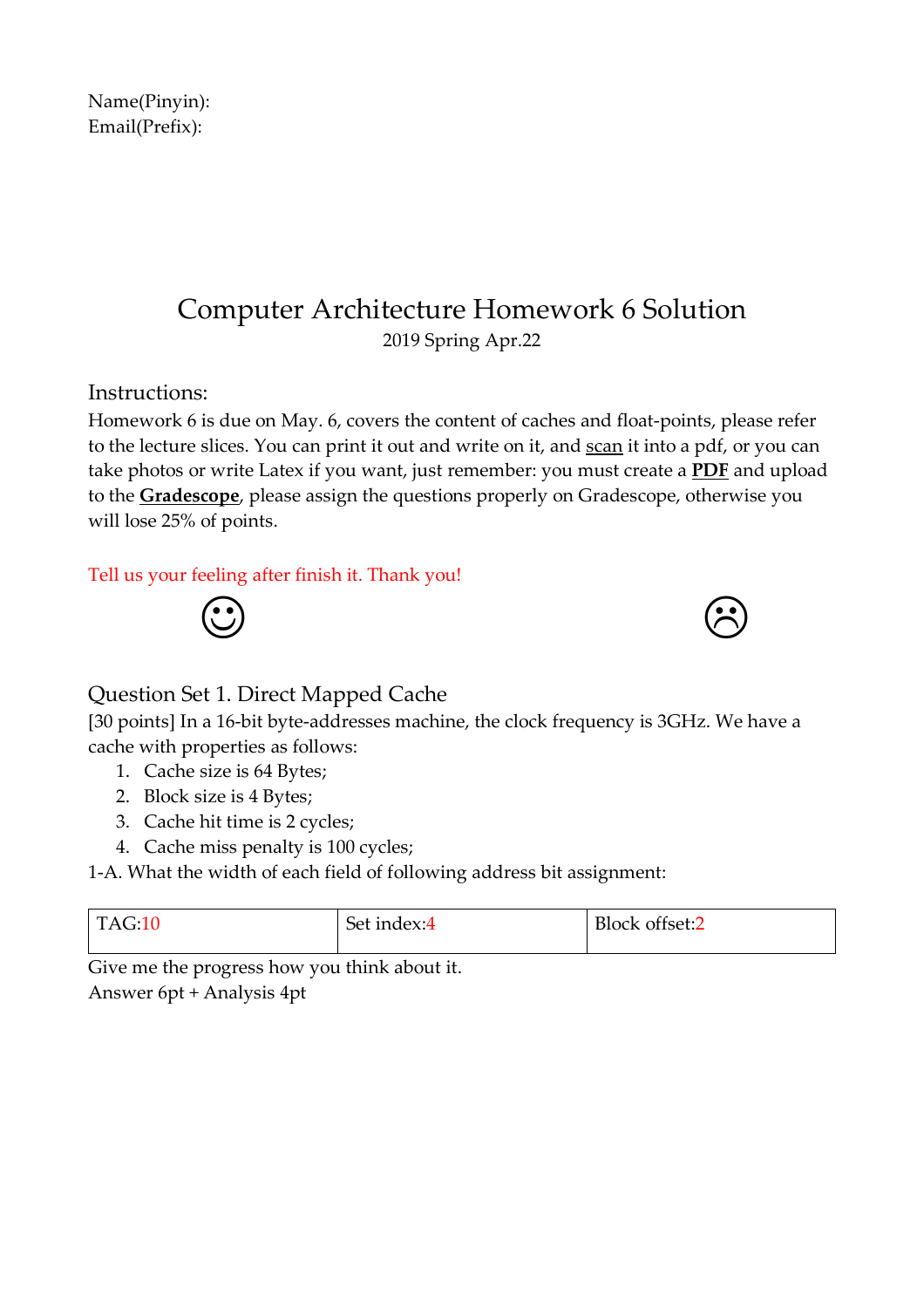1-B. We will access the data of addresses as follows. Fill in the blanks. It is about the index, tag (in decimal) and whether there is a hit or miss. If there is a miss, then give what type is the miss (either compulsory or replace).

| Addresses (serially access) | Tag/Index | Hit, Compulsory or Replace |
|-----------------------------|-----------|----------------------------|
| 0x0000                      | 0/0       | Compulsory                 |
| 0x0004                      | 0/1       | Compulsory                 |
| 0x0008                      | 0/2       | Compulsory                 |
| 0x000c                      | 0/3       | Compulsory                 |
| 0x1000                      | 64/0      | Replace                    |
| 0x1004                      | 64/1      | Replace                    |
| 0x1008                      | 64/2      | Replace                    |
| 0x100c                      | 64/3      | Replace                    |
| 0x0000                      | 0/0       | Replace                    |
| 0x0004                      | 0/1       | Replace                    |

1-C. Calculations. (Show progress, worth 50% pts)

1-C-i: missing rate: (4 pt.)

1

1-C-ii: AMAT (ns): (3 pt.)

34

1-C-iii: AMAT if we don't have this cache (ns): (3 pt.)

33.3

AMAT  $w$  cache = hit time + miss rate  $*$  miss time clock frequency =  $3GHz = 3.10^{9} Hz$ period =  $1/(3.10^{9}) = 0.333$  ns hit time =  $2$  cycles =  $> 0.667$  ns miss time =  $100$  cycles =>  $33.3$  ns from problem 1.3, miss rate  $= 1$ so AMAT w/ cache = 0.667ns + (1\*33.3ns) = 33.967 ns = 34 ns AMAT w/o cache = miss time = 33.3 ns

# Question Set 2. Two-Way Set Associative Cache

From QS 1. We change the block size to 8 Bytes. And implemented two-way set associative cache. The parameters are shown as follows:

- 1. Cache size is 64 Bytes;
- 2. 16-bit byte-addresses machine;
- 3. Block size is 2 words;

2-A. What the width of each field of following address bit assignment: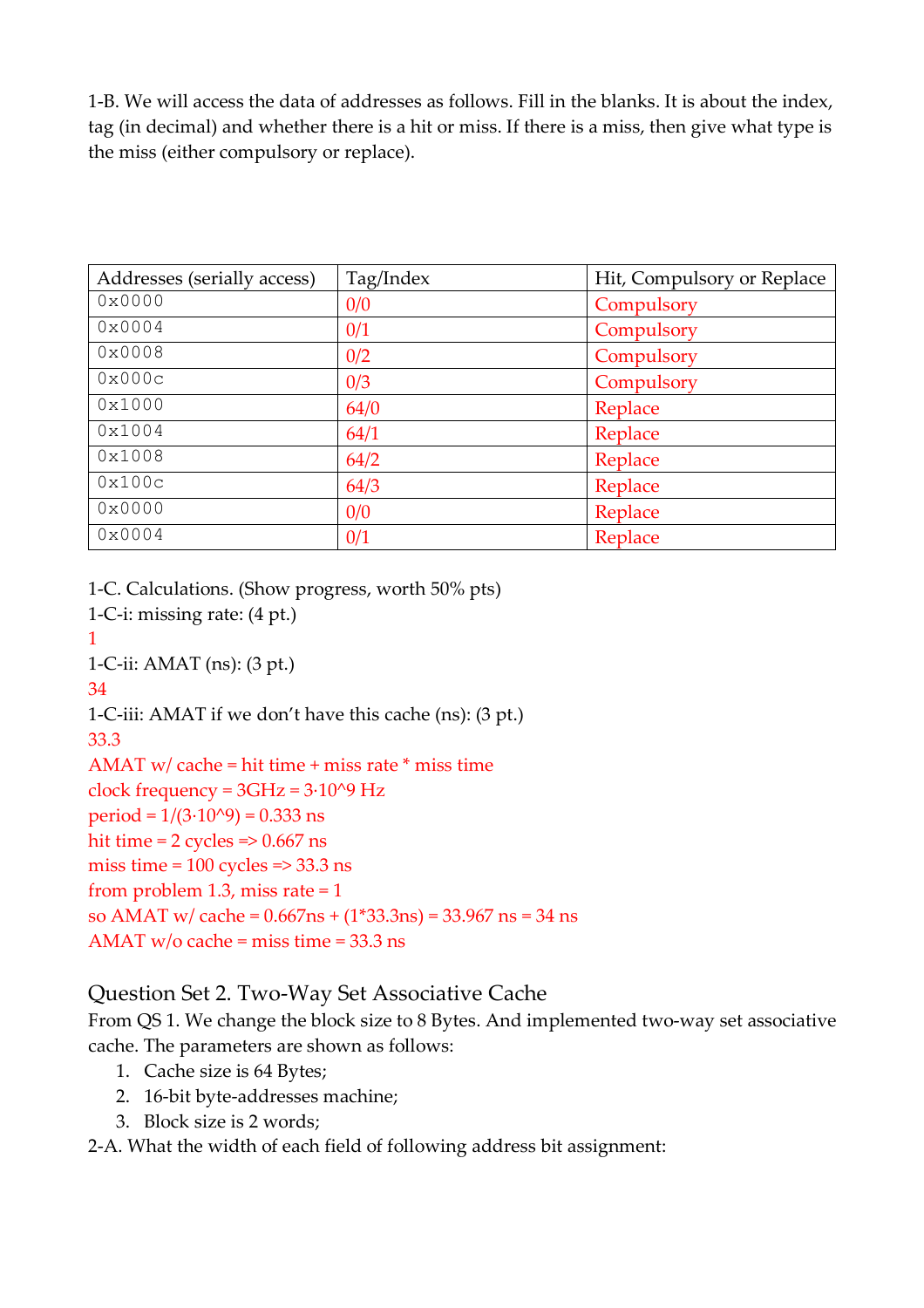| <b>TAG: 11</b> | Set index: 2 | Block offset: 3 |
|----------------|--------------|-----------------|
|                |              |                 |

Give me the progress how you think about it. Answer 6pt + Analysis 4pt

2-B. We will access the data of addresses as follows. Fill in the blanks. Fill in the blanks. It is about the index, tag (in decimal) and whether there is a hit or miss. If there is a miss, then give what type is the miss (either compulsory or replace). (Each blank worth 1 pt.)

| Addresses (serially access) | Tag/Index | Hit, Compulsory or Replace |
|-----------------------------|-----------|----------------------------|
| $0 \times 0000$             | 0/0       | Compulsory                 |
| 0x0004                      | 0/0       | Hit                        |
| 0x0008                      | 0/1       | Compulsory                 |
| 0x000c                      | 0/1       | Hit                        |
| 0x1000                      | 128/0     | Compulsory                 |
| 0x1004                      | 128/0     | Hit                        |
| $0 \times 0000$             | 0/0       | Hit                        |
| 0x0100                      | 8/0       | Replace                    |
| 0x0000                      | 0/0       | Replace (Hit for LRU)      |
| 0x1004                      | 128/0     | Replace                    |

2-C. Calculations.

2-C-i. Missing rate: (5 pt.)

0.667. (0.5 for LRU.)

2-C-ii. Assume the new cache miss time is 200 cycles and hit time is 3 cycles. Calculate the AMAT in ns. Round to the nearest tenth. (5 pt.)

The miss penalty stays the same because we still go to memory (200 cycles) exactly as we did in problem 2.

The hit time increases slightly because determining a hit now requires muxing between the different elements of the cache set. The miss penalty stays the same as in problem 2 since two-way set associativity does not affect the penalty incurred on a miss.

AMAT = hit time + miss rate \* miss time

 $= (3 \text{ cycles} + 0.667 \times 200 \text{ cycles}) \times 0.333 \text{ ns/cycle} = 19.8 \text{ ns}$ 

= (3 cycles + 0.5 \* 200 cycles) \* 0.333 ns/cycle = 34.3 ns (for LRU)

# Question Set 3. Floating Point Numbers

We consider the IEEE 32-bit floating point representation except with a 7 bit exponent (bias of 63) and a denorm implicit exponent of -62.